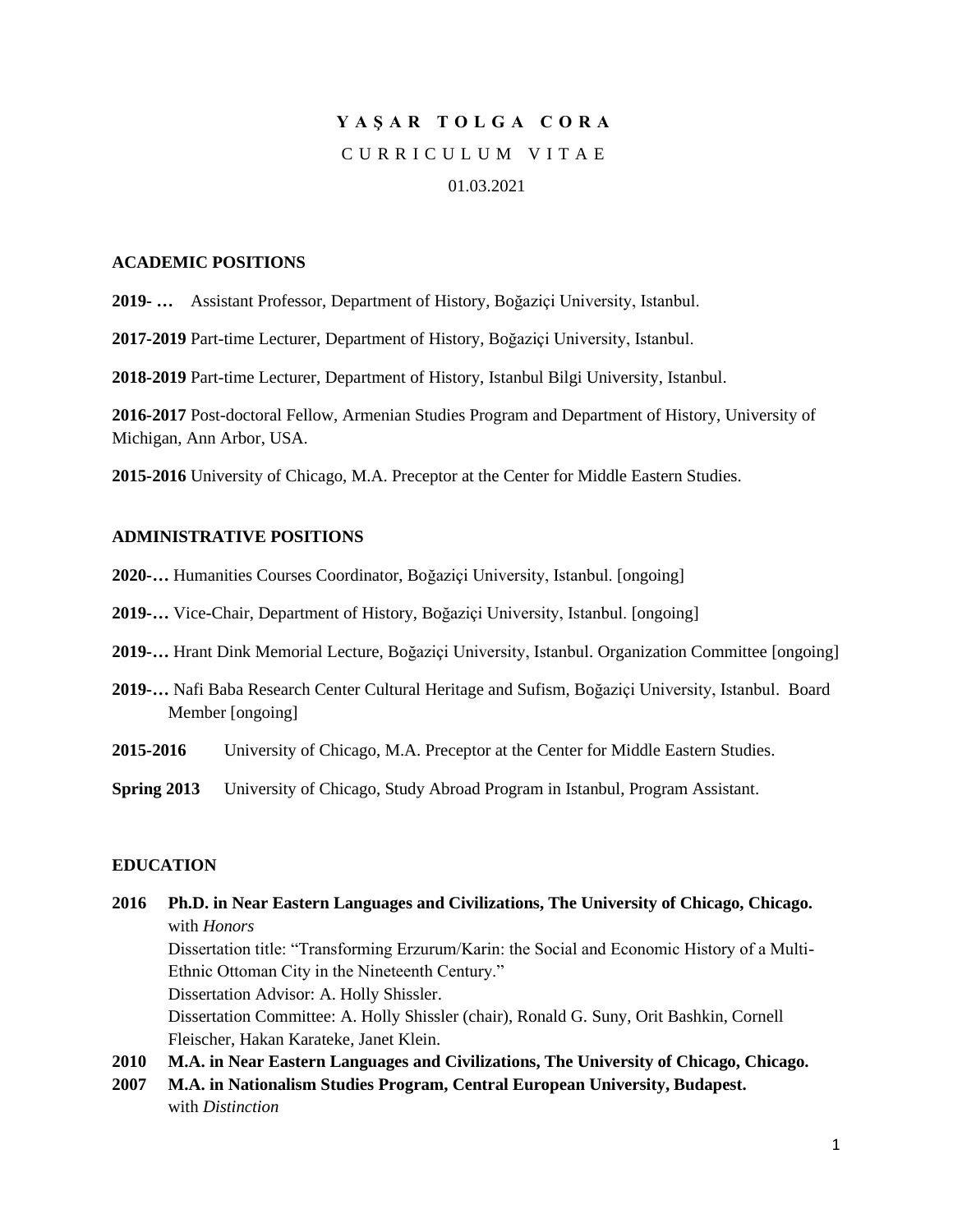Thesis Advisor: Selim Deringil.

**2006 B.A. in Sociology, Boğaziçi University, Istanbul. B.A. in History, Boğaziçi University, Istanbul.** with *High Honors*

## **RESEARCH AREAS OF INTEREST**

Social and Economic History of the Late Ottoman Empire and Turkey, History of Christians and Jews in the Ottoman Empire, Women History, History of Migration, Labor History, World War I.

## **SCHOLARSHIPS AND GRANTS**

- **2019** Short term research grant from Gulbenkian Foundation
- **2014** University of Chicago- L'École des hautes études en sciences sociales (EHESS), Paris Exchange Fellowship
- **2013** University of Chicago Division of the Humanities, Dissertation Research Travel Grant
- **2013** Orient-Institut Istanbul, Max Weber Stiftung, Ph.D. Research Grant
- **2010** University of Chicago, Summer Research Stipend
- **2009** University of Chicago, Summer Research Stipend
- **2008** University of Chicago, Graduate Student Full Fellowship
- **2006** Central European University, Partial Fellowship

# **TEACHING EXPERIENCE**

## **Courses Designed and Taught as Instructor:**

- **Fall 2019-2020** (HIST 321) "Ottoman History 1600-1876" (instructor, Boğaziçi University, Istanbul).
- **Spring 2018, 2021** (HIST 59-S) "Ottoman Armenians: From Empire to Republic." (graduate seminar, Boğaziçi University, Istanbul).
- **Spring 2018-2020** (HIST 322) "History of Modern Turkey" (undergraduate course, Boğaziçi University, Istanbul).
- **Spring 2020** (Hist 106) **"**The Making of The Modern World II,**"** (coordinator, Boğaziçi University, Istanbul).
- **Fall 2019** (Hist 59x) "Memoirs and Late Ottoman Empire" (graduate Seminar, Boğaziçi University, Istanbul)
- **Summer 2018, 2019, 2020** Ottoman Language Course-Intermediate Level (Ottoman Summer Program at ANAMED, Koç University, Istanbul).
- **Fall 2017, Spring 2019** (HIST 234) "History of the Modern Middle East" (undergraduate seminar, Boğaziçi University, Istanbul)
- **Fall 2018 (**HIST 422) "Ottoman Social and Economic History II" (undergraduate seminar, Boğaziçi University, Istanbul)
- **Fall 2018 (**HIST 208) "Research Methods in History I" (undergraduate course, Boğaziçi University, Istanbul).

**Fall 2017, 2018** (HIST 321) "Ottoman History 1600-1876" (co-instructor, Boğaziçi University, Istanbul). **Spring 2019** (HIST 372) "Contemporary Turkish History II " (instructor, Bilgi University, Istanbul).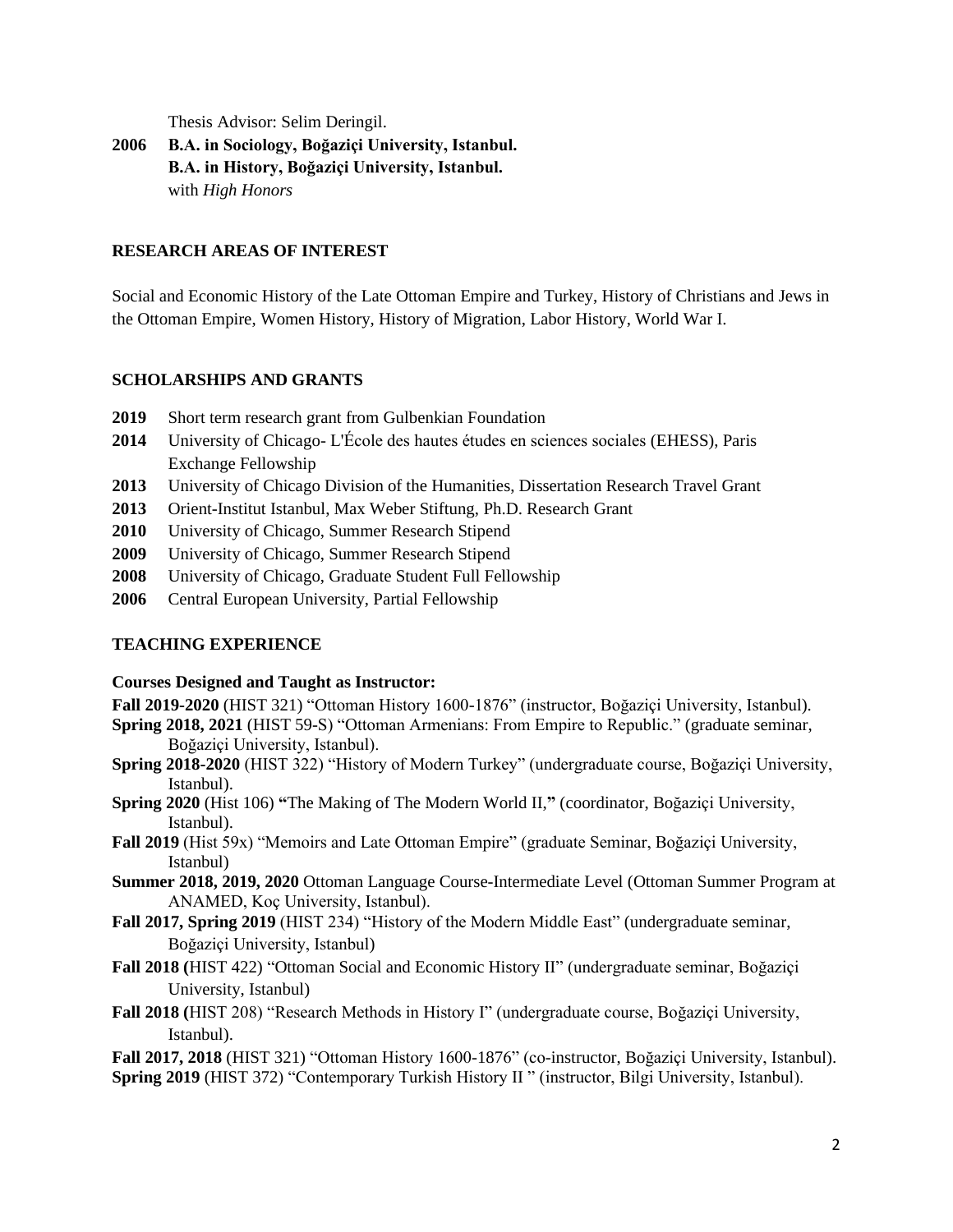**Fall 2018** (HIST 371) "Contemporary Turkish History I (1876-1922)" (instructor, Bilgi University, Istanbul).

- **Spring 2016** (HIST 399) "Ottoman Armenians: From Empire to Republic." (undergraduate course, University of Michigan, Ann Arbor).
- **Fall 2012** (NEHC 20834/30834, HIST 24113) "The Social and Economic History of the Late Ottoman Empire 1838-1922." (upper-level undergraduate course open to graduate students, University of Chicago).

#### **PUBLICATIONS**

## **Edited Volumes:**

- **2021** *Archiv Orientalni 88-3 Special Issue: Fighting Under the Same Banner: Memories from the Ottoman Theater of the Great War.* (with Richard Wittmann) [forthcoming]
- **2016** *The Ottoman East in the Nineteenth Century: Societies, Identities and Politics* (with D. Derderian and A. Sipahi), (London: I.B. Tauris).

#### **Books:**

**2015** *Harbiyeli Bir Osmanlı Ermenisi: Mülâzım-ı Sânî Kalusd Sürmenyan'ın Birinci Dünya Savaşı ve Tehcir Anıları* [Memoirs of Lieutenant Kalusd Sürmenyan during World War I and the Armenian Deportations], translated from Armenian with an introduction. (Istanbul: Tarih Vakfı Yurt Yayınları). [Turkish]

#### **Articles in Refereed Journals:**

- **2021** "The Market as a Means of Post-Violence Recovery: Armenians and Oriental Carpets in the Late Ottoman Empire (c.1890s–1910s)," *International Review of Social History* doi:10.1017/S0020859021000018 [first view]
- **2020** " 'As Brave as Armenak Efendi': Ethnic Hierarchies and the Precarious Masculinity of an Ottoman Armenian Officer during the Great War," *Archiv Orientalni* 88-3: 401-428.
- **2020** "Institutionalized Migrant Solidarity in the Late Ottoman Empire: Armenian Homeland Associations (1800s–1920s)," *New Perspectives on Turkey*, 63: 55-79.
- **2019** "Providing Services and Bargaining Over Loyalty: The Crimean War and the Armenian Elite in the Ottoman Empire," *Archiv Orientální*, 87-3: 421-444.
- **2018** "Female Labor, Benevolent Merchants, and Resilient Manufacturing: Rethinking Late Ottoman Armenian History through Labor, Business and Community," *Journal of the Social and Economic History of the Orient*, 61-3: 361-395.
- **2016** (with Uğur Bahadır Bayraktar), "Sorunlar" Gölgesinde Tanzimat Döneminde Kürtlerin ve Ermenilerin Tarihi [History of Kurds and Armenians in the Tanzimat Era in the Shadows of "Questions"]," *Kebikeç*, v. 42: 7-48. [Turkish]
- **2015** "Osmanlı Taşrasındaki Ermeniler Üzerine Olan Tarihyazımında Sınıf Analizinin Eksikliği" [The Absence of Class Analysis in the Historiography on Armenians in the Ottoman Provinces], *Praxis*, no. 39: 23-44. [Turkish]
- **2013** "A Muslim Great Merchant [*Tüccar*] Family in the Late Ottoman Empire: A Case Study of the Nemlizades, 1860-1930," *International Journal of Turkish Studies* v.19, no.1&2: 1-29.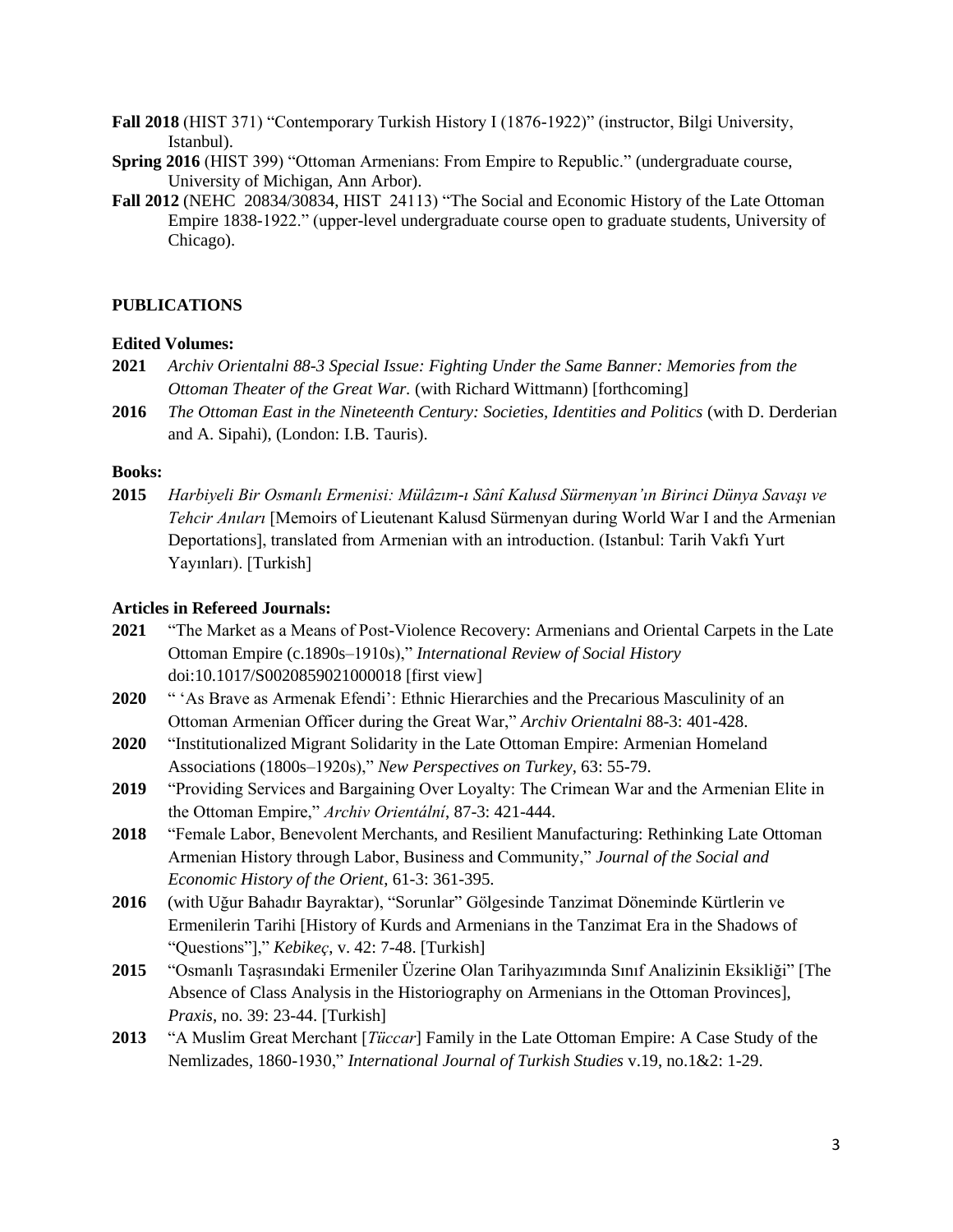## **Book Chapters:**

- **2020** "Towards a Social History of the Ottoman War Economy: Manufacturing and Armenian Forced Skilled-Laborers," in *Not All Quiet on the Ottoman Fronts: Neglected Perspectives on a Global War, 1914-1918*, ed. by Mehmet Besikci, Selcuk Aksin Somel, Alexandre Toumarkine (Würzburg: Ergon), 49-72.
- **2016** "Localizing Missionary Activities: Encounters between Tondrakians, Protestants and Apostolic Armenians in Khnus in the Mid-Nineteenth Century," in *The Ottoman East in the Nineteenth Century: Societies, Identities and Politics*, ed. by Yaşar Tolga Cora, Dzovinar Derderian and Ali Sipahi (London: I.B. Tauris), 109-132.
- **2016** (with D. Derderian and A. Sipahi), "Introduction: Ottoman Historiography's Black Hole," in *The Ottoman East in the Nineteenth Century: Societies, Identities and Politics*, ed. by Yaşar Tolga Cora, Dzovinar Derderian and Ali Sipahi (London: I.B. Tauris), 1-15.
- **2015** "Doğu'da Kürt-Ermeni Çatışmasının Sosyoekonomik Arkaplanı" [Social and Economic Background of the Kurdish-Armenian Conflict in the East] in *1915: Öncesi ve Sonrasıyla Ermeni Siyaseti, Tehcir ve Soykırım* [Armenian Politics, Deportations, and Genocide before, during, and after 1915], eds. Fikret Adanır and Oktay Özel (Istanbul: Tarih Vakfı Yurt Yayınları, 2015), 126- 139. [Turkish]
- **2014** "Why Was Pastırmacı Khatchatur Efendi Killed? The Life of an Ottoman-Armenian Elite in Mid-19<sup>th</sup>-Century Erzurum/Karin," in *Ottoman Armenians: Life, Culture, Society*, ed. by Vahe Tachjian, vol. 1 (Berlin: A Houshamadyan Publication), 65-87.
- **2013** "Asker-Vatandaşlar ve Kahraman Erkekler: Balkan Savaşları ve Birinci Dünya Savaşı Dönemlerinde Beden Terbiyesi Aracılığıyla İdeal Erkekliğin Kurgulanması" [Citizen-Soldiers and Heroic Men: Construction of Ideal Masculinity during the Balkan Wars and World War I], in *Erkek Millet-Asker Millet: Türkiye'de Militarizm, Milliyetçilik, Erkek(lik)ler* [Manly Nation-Nation of Soldiers: Militarism, Nationalism and Masculinity in Turkey], ed. by Nurseli Yeşim Sünbüloğlu (Istanbul: İletişim Yayınları), 45-74. [Turkish]

# **Book Reviews:**

- **2020** Review of David Gutman, *The Politics of Armenian Migration to North America, 1885–1915: Sojourners, Smugglers and Dubious Citizens*. In *Mashriq & Mahjar: Journal of Middle East and North African Migration Studies,* vol. 8:1: 127-131.
- **2018** Review of Anthony Gorman and Sossie Kasbarian (eds.) *Diasporas of the Modern Middle East: Contextualizing Community*. In *Mashriq & Mahjar: Journal of Middle East and North African Migration Studies,* vol. 5:2: 200-203.
- **2018** Review of Simon Arakelyan, *Ankara Vukuatı: Menfilik Hatıralarım*, ed. Murat Cankara. In *Journal of Ottoman and Turkish Studies Association*, vol 5:1: 203-205.
- **2017** "Existence Had Turned into a Political Act": Review Essay of Recent Works on Armenians in Republican Turkey (Reviews of Lerna Ekmekçioğlu, *Recovering Armenia: The Limits of Belonging in Post-Genocide* and Talin Suciyan, *The Armenians in Modern Turkey: Post-Genocide Society, Politics and History*). On H-Nationalism, H-Net Reviews.
- **2017** Review of Vicken Cheterian, *Open Wounds: Armenians, Turks and a Century of Genocide*. On H-Nationalism, H-Net Reviews.
- **2016** Review of Nazan Maksudyan, *Orphans and Destitute Children in the Late Ottoman Empire*. In *Review of Middle Eastern Studies* (RoMES), vol. 50:1:101-103.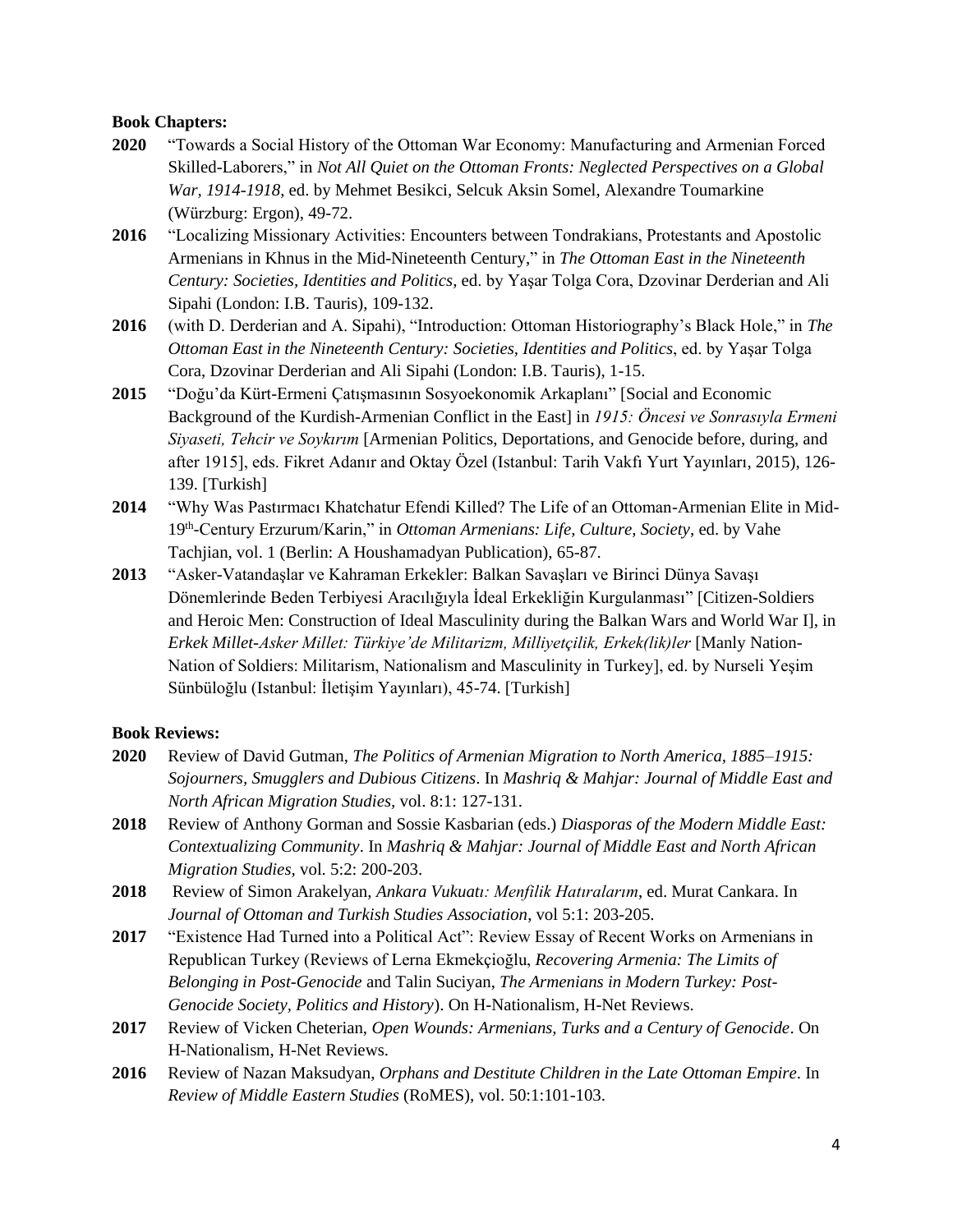- **2016** Review of Bedross Der Matossian, *Shattered Dreams of Revolution: From Liberty to Violence in the Late Ottoman Empire*. In *Études arméniennes contemporaines*, no. 7: 118-123.
- **2015** Review of Julia Phillips Cohen, *Becoming Ottomans: Sephardi Jews and Imperial Citizenship in the Modern Era.* On H-Nationalism, H-Net Reviews.

#### **Works in Progress:**

**(2020-21**) co-editor with Laurent Dissard, "Imagining Homelands in Modern Turkey" Special Issue of *Études arméniennes contemporaines* # 14/15 (2020/21)"

#### **Other Publications:**

- **2021** (with Richard Wittmann), "Introduction," *Archiv Orientalni 88-3 Special Issue: Fighting Under the Same Banner: Memories from the Ottoman Theater of the Great War.*
- **2020** "Bir Osmanlı Ermenisi Askerin 'Çok Kederli Bir Anısı'dan Hareketle Savaşa ve Anlatıya Dair Gözlemler," *Toplumsal Tarih* no. 322 (October), 50-56. [Turkish].
- **2020** "Sosyal Demokrat Hınçak Partisi'nin İstanbul Öğrenci Birliği ve Dergisi *Gaydz* (1911-1914)," *Toplumsal Tarih* no. 319 (July), 30-35. [Turkish].
- **2018** "Revolutions and Rebellions: Van Resistance as Rebellion (Ottoman Empire/Middle East)," in *1914-1918-online. International Encyclopedia of the First World War*, ed. by Ute Daniel et al. issued by Freie Universität Berlin, Berlin (2018-05-29). DOI: 10.15463/ie1418.11268.
- **2016** "Transforming Erzurum/Karin: The Social and Economic History of a Multiethnic Ottoman City in the Nineteenth Century," *Études arméniennes contemporaines*, no. 8: 121-126.
- **2015** "Hagop Siruni'nin Anıları: Harbiye'de Birkaç Ay" [Memoirs of Hagob Siruni: Few Months in the Military Academy (1914)], *Toplumsal Tarih* no. 253: 72-76. [Turkish].
- **2006** "II. Meşrutiyet'te Beden Terbiyesi: Genç Kalemler'in 'Milli Jimnastik' (1911) Adlı Risalesi Üzerine Notlar," *Müteferrika*, 29: 177-192. [Turkish].

#### **LECTURES, PANELS AND PRESENTATIONS**

#### **Conferences, Workshops and Panels Organized:**

- **2019** "Fighting Under the Same Banner: Memories from the Ottoman Theater of the Great War," International Conference, co-organized with Richard Wittmann, Orient-Institut Istanbul, Istanbul 6-8 September 2019.
- **2018** "Fortune, Crisis, Catastrophe: Histories of Capitalism in the Global Middle East," panel organized at the 52<sup>nd</sup> Annual Meeting of the Middle Eastern Studies Association (MESA), San Antonio, Texas, November 15-18.
- **2017** "Circulation and Migration: Armenian Migrants in the Ottoman Empire and Beyond," panel organized at the 51th *Annual Meeting of the Middle Eastern Studies Association* (MESA), Washington, DC November 18-21.
- **2017** *Photography at the Nexus of Armenian Studies and Visual Culture*, workshop organized (with Kathryn Babayan and David Low), Armenian Studies Program, University of Michigan, Ann Arbor, February 11.
- **2016** "Reform, Violence and Revolutionary Organizations in the late nineteenth-century Ottoman East," panel organized at the *50th Annual Meeting of the Middle Eastern Studies Association*  (MESA), Boston, MA, November 17-20.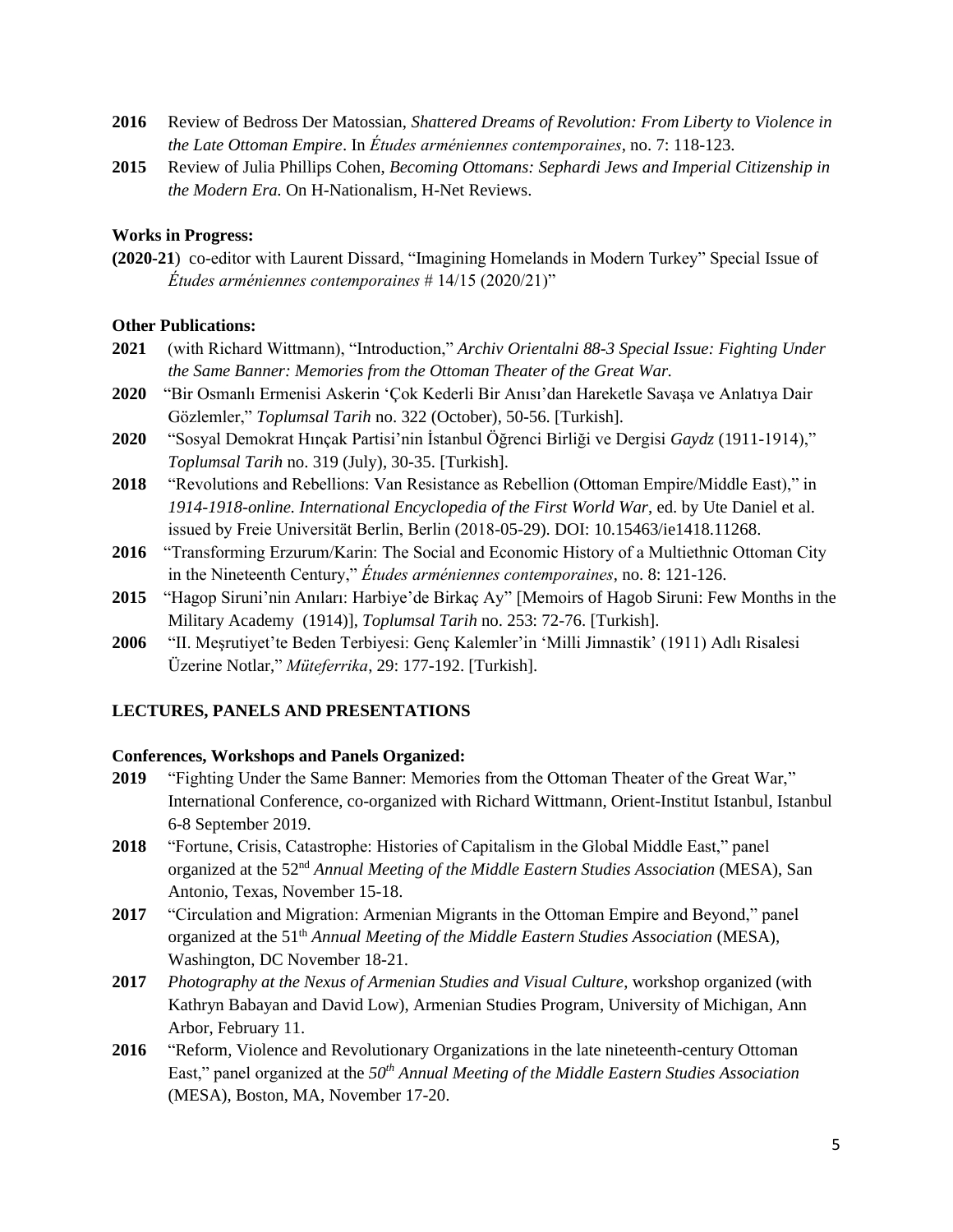- **2015** "Ottoman Armenians Before 1915: Old Debates, New Questions," panel organized at the *49th Annual Meeting of the Middle Eastern Studies Association* (MESA), Denver, CO, November 21- 24.
- **2014** "Strategy and Social Structure A Look at the Experience of the Great War and its Effects on Social Norms and Ethno-confessional Identity" panel organized at the conference *Not All Quiet on the Ottoman Fronts: Neglected Perspectives on a Global War, 1914-18*, Istanbul, April 8-12.
- **2013** "Tribes, Peasants and Merchants: Social Transformation in the Eastern Provinces of the Ottoman Empire in the Nineteenth Century," panel organized at the *47th Annual Meeting of the Middle Eastern Studies Association* (MESA), New Orleans, LA, October 10-13.

## **Invited Lectures and Workshop participation:**

- **2021** "II. Meşrutiyet Döneminde Ermeni Sosyalist Basınından Bir Örnek: Gaydz," Turkish Circle, University of Chicago, March 1.
- **2021** "The Coal Heavers' Strike in Istanbul (1910): A Case Study in the Politics of the Constitutional Period," Institut Français D'études Anatoliennes, February 1.
- **2020 "**Dialogues / Dialoglar: Language, Memory, History," a panel discussion with Athena Farrokhzad, Helena Bani-Shoraka, Yasemin Çongar. Sweedish Research Institue, Istanbul, November 12, 2020,
- **2019** "Organization of Sources and Connected Histories: The Case of Ottoman-Armenian Studies" Roundtable organized by Society for Armenian Studies (SAS) & Ottoman and Turkish Studies Association (OTSA)" at the 53<sup>rd</sup> Annual Meeting of the Middle Eastern Studies Association (MESA), New Orleans, Louisiana, November 14-17.
- **2019** "Intra-Communal Struggle among Ottoman Armenians in the Nineteenth Century: From Local to National and Imperial Struggles, " Workshop on "Communities, Clashes, and Cohabitations: Group Perceptions from North Africa to Central Asia," Ludwig Maximilian University of Munich, June 28-29.
- **2019** "The New Worker in The New Era: Kemal Seli's Carpet Factory in Konya in the 1950s," Past and Present through the Lens of the Factory: An Interdisciplinary Conversation, Panteion University, Athens, May 20-21.
- **2019 "**Philanthropy and market relations in a post-disaster society: The "widowcare" after the Adana Massacres in 1909," ANAMED-RAC Friday Talk, Istanbul, April, 18.
- **2018** "Late-Ottoman Identities: the National, Transnational, and Marginal," workshop on organized by the Institute of Near Eastern and African Studies at Charles University, Prague, October 12-13.
- **2018** "Violence, Community-Building and Capitalism: Armenian Women Workers and Turkish Carpets (ca. 1890s-1910s)," lecture given at Center for Eastern Mediterranean Studies of Central European University, Budapest, October 4.
- **2018** "Capitalism in a Post-violence Society: Women Workers and Ottoman Reindustrialization (ca. 1890s-1910s)," lecture given at the History Seminar, Faculty of Arts and Social Sciences, Sabancı University, Istanbul, April 30.
- **2017** "Whither the Millet? Intra-communal Struggle among the Ottoman Armenians in the Mid-Nineteenth Century," lecture given at Boğaziçi University, Department of History, September 19.
- **2017** "'Our House was Decorated with Turkish Flags': Ottomanism and Armenian Elite in the Nineteenth Century," Conference and Workshop *New Directions in Armenian-Ottoman and Armenian Turkish Studies*, University of California, Berkeley, April 8-9.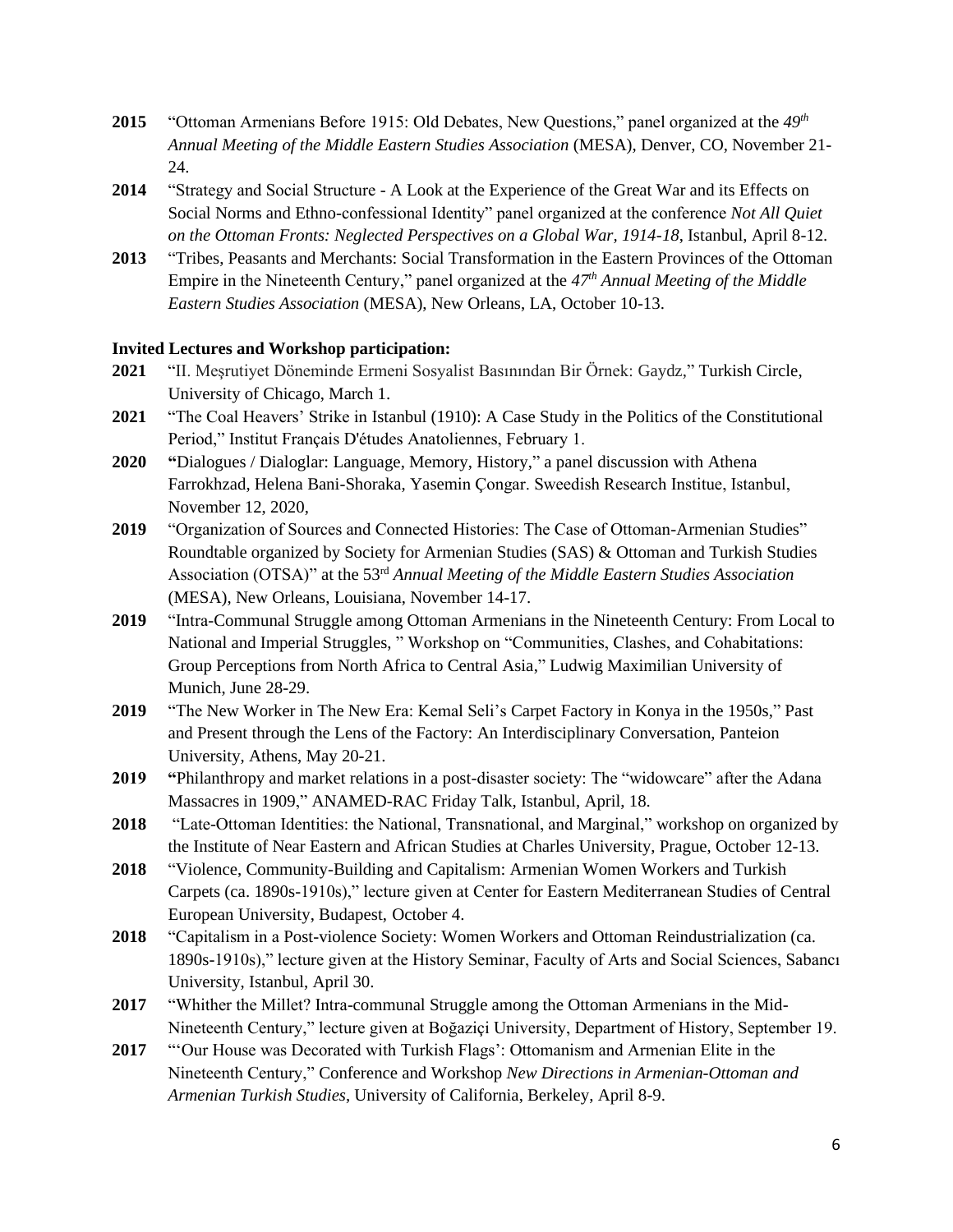- **2017** "Representations of Women and Labor: Photography in the Late Ottoman Empire," paper delivered at the *Photography at the Nexus of Armenian Studies and Visual Culture,* University of Michigan, Ann Arbor, February 11.
- **2016** "Men of the New Order: Armenian Provincial Notables in the Age of Ottoman Reforms," presented at the Armenian Studies Lecture Series, University of Michigan, Ann Arbor, MI, December 14.
- **2016** "Knowledge Production, Exclusion, Inclusion: The Repositioning of Armenians in Ottoman and Turkish Historiography," roundtable organized by Ottoman and Turkish Studies Association and Society for Armenian Studies at the *50th Annual Meeting of the Middle Eastern Studies Association* (MESA), Boston, MA, November 17-20.
- **2016** "An Armenian Officer in the Ottoman Army during the Genocide: Memoirs of Kalusd Surmenian," *Empire, Politics, And War: The Armenian Genocide Within The Context of The Ottoman Empire*, California State University, Fresno, CA, March 18-19.
- **2016** "'We don't want the bishop! We want Justice!': Politics and social conflict among Armenians in the mid-nineteenth-century Ottoman East," Near Eastern Languages and Civilizations Department Colloquium, University of Chicago, Chicago, IL, February 10.
- **2015** "A Neglected History: Armenians in the Provinces and the Larger Ottoman Context in the Nineteenth Century," *Genocide and Global History: A Conference on the 100th Anniversary of the Armenian Genocide organized by the UCLA Richard Hovannisian Endowed Chair in Modern Armenian History*, Los Angeles, California, April 10-11.
- **2014** "An Ottoman Armenian Officer: War and Deportation Through the Eyes of Kalusd Sürmenyan," lecture in *The History Foundation's Thursday Talk Series 'From 1915 to 2015: Deportation, Massacres, Genocide'*, Istanbul, December 11. [Turkish]
- **2014** "Excerpts from the Diary of Simeon: A Local Perspective on Missionary Activities among Armenians in the mid-19th Century," Lecture Series, Orient-Institut Istanbul, March 12.
- 2013 **"Dialogue between Sources for Reconstructing the History of the Ottoman-Armenians in the 19th** century: The Case of the Pastermadjian Family of Erzurum/Karin" invited lecture at the workshop Historisches Erbe und Gedenken im digitalen Zeitalter [Heritage and Memory in the Digital Age], Heinrich-Böll-Stiftung, Berlin, March 27.
- **2007** "Nationalism and Physical Education in the Young Turk Era: Making the National 'self' and Defining the 'other'," invited lecture in the seminar *Community and Subjectivity in the Ottoman Society* at Boğaziçi University, Istanbul, February 2.

## **Congress and Conference Participation:**

- **2019** "Rumors of Bankruptcies and Financial Difficulties: Crisis in the Ottoman Markets (1906-1908)" paper presented at the 53 rd *Annual Meeting of the Middle Eastern Studies Association* (MESA), New Orleans, Louisiana, November 14-17.
- **2019** "Violence and Capital: Rethinking Carpet Production in the Kayseri Region in 1900s," *The Social, Cultural and Economic History of Kayseri and the Region*, Hrant Dink Foundation, Istanbul, 18-19 October 2019, Istanbul. (Conference banned)
- **2019** "From »Our Brigade« to »the Enemy«: What Does an Ottoman-Armenian Officer's Memoir Tell to Its (Many) Readers?" paper presented at the International Conference Fighting Under the Same Banner: Memories from the Ottoman Theater of the Great War," Istanbul 6-8 September 2019.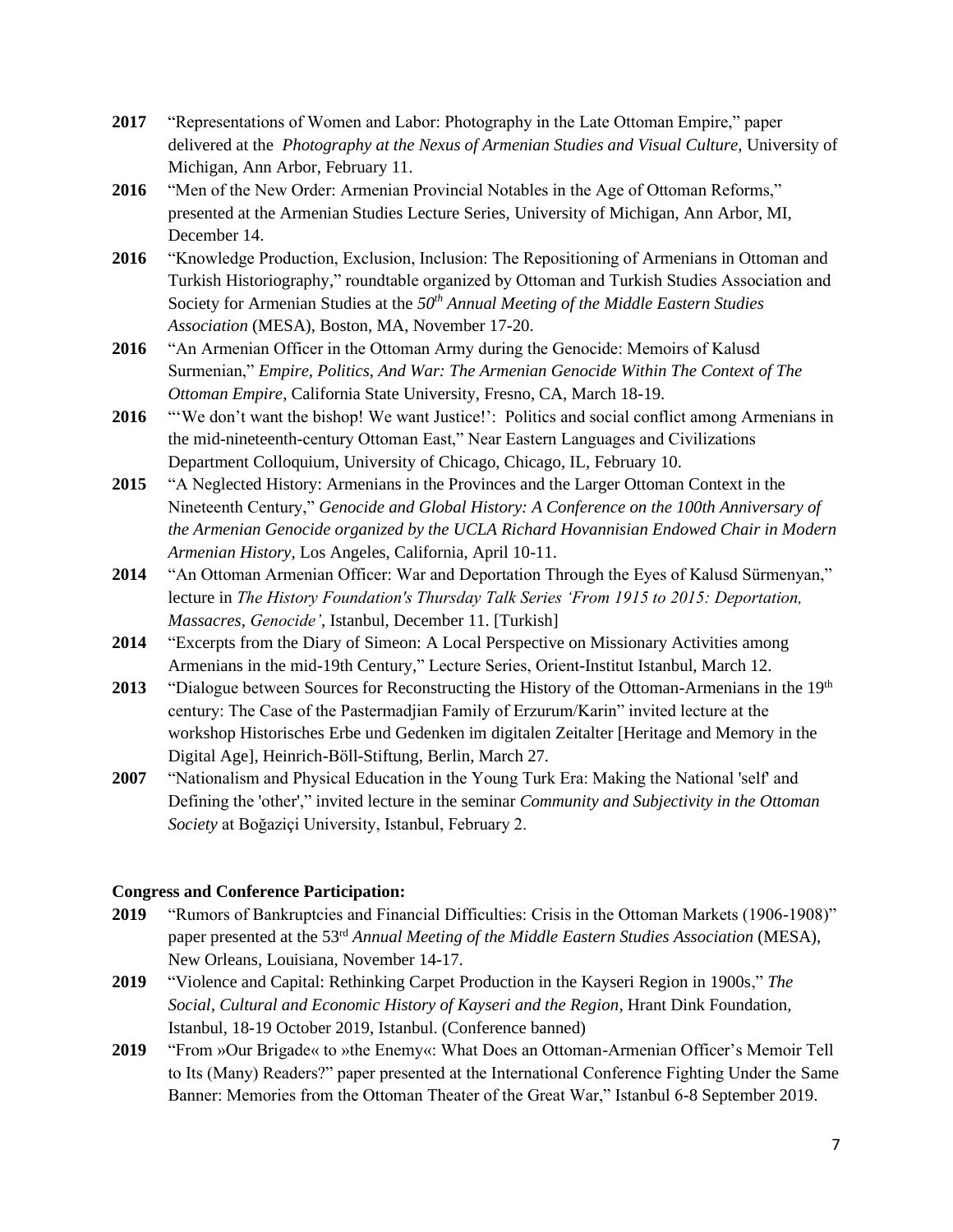- **2018** "Disaster capitalism a la Turca: Carpet production and post-violence Armenian communities in the Late Ottoman Empire" paper presented at the 52nd *Annual Meeting of the Middle Eastern Studies Association* (MESA), San Antonio, Texas, November 15-18.
- **2017** "Local Belongings, (Trans-)Imperial Networks, non-State Actors: Armenian Homeland Associations in the Late Ottoman Empire and Beyond" paper presented at the 51<sup>th</sup> *Annual Meeting of the Middle Eastern Studies Association* (MESA), Washington, DC November 18-21.
- **2017** "Championing Ottomanism: Language and Practice of the Armenian Notables in the Eastern Provinces in mid-Nineteenth Century," paper presented at the *Rethinking Late Ottoman Civilization Symposium*, Department of Middle Eastern Studies, University of Texas at Austin March 24-25.
- **2016** "Early Armenian 'Revolutionaries': Local, National(-ist), Revolutionary?," paper delivered at the *50th Annual Meeting of the Middle Eastern Studies Association* (MESA), Boston, MA, November 17-20.
- **2016** "Workers in a Globalizing Capital: Armenian Labor Force in Istanbul in the Nineteenth Century," paper delivered at the *Workers And Global Cities: Detroit And Beyond, 38th Annual North American Labor History Conference*, Wayne State University, Detroit, MI, October 20-22.
- **2015** "Textile Manufacturing in Yerzinka/Erzincan and the Social Structure of an Armenian Community in the Nineteenth Century," paper delivered at the *49th Annual Meeting of the Middle Eastern Studies Association* (MESA), Denver, CO, November 21-24.
- **2014** "Some Thoughts on History of the Ottoman-Armenians in the 19<sup>th</sup> Century," paper presented at *World Congress for Middle Eastern Studies* (WOCMES), Ankara, August 18-22.
- **2014** "'An Absolute Odyssey': Experiences of Kalust Surmenian as an Ottoman-Armenian Officer of the Caucasian Front during World War I," paper presented at the conference *Not All Quiet on the Ottoman Fronts: Neglected Perspectives on a Global War, 1914-18*, Istanbul, April 8-12.
- **2014** "A Critical Approach to the History of the Provincial Ottoman-Armenian Elite The Case of Erzurum / Karin in the 19<sup>th</sup> Century," paper presented at the *I. Turkologentag*, Munich, February 11-14.
- **2013** "Excerpts from the Diary of Simeon Of Sasun: A Micro-Cosmos of Ethnic-Relations in the Mid-Nineteenth Century," paper delivered at the *47th Annual Meeting of the Middle Eastern Studies Association* (MESA), New Orleans, LA, October 10-13.
- **2010** "A Great Muslim Merchant 'Dynasty' of the Black Sea Coast: The Nemlizadeler," paper delivered at the *44th Annual Meeting of the Middle Eastern Studies Association* (MESA), San Diego, CA, November 18-21.
- **2008** "Idea of 'Nation in Arms' in the Second Constitutional Period and towards the Creation of Ideal Masculinity (1914)," paper delivered at the international congress, *1908-2008: Centennial of the Young Turk Revolution* at the Faculty of Political Sciences of Ankara University, Ankara, May 28-30. [Turkish]
- **2007** "Nationalism and Physical Education in the Late Ottoman Empire: The Journal *Idman* (1913- 1914)," paper delivered at the *22nd Annual Middle East History and Theory Conference*  (MEHAT) at the University of Chicago, Chicago, May 11-12.
- **2006** "Educating the Bodies and the Morals for the 'Survival' of the State: Some Notes on the Emergence of Boy Scouting in the Ottoman Empire" paper delivered at the *21st Annual Middle East History and Theory Conference* (MEHAT) at the University of Chicago, May 12-13.